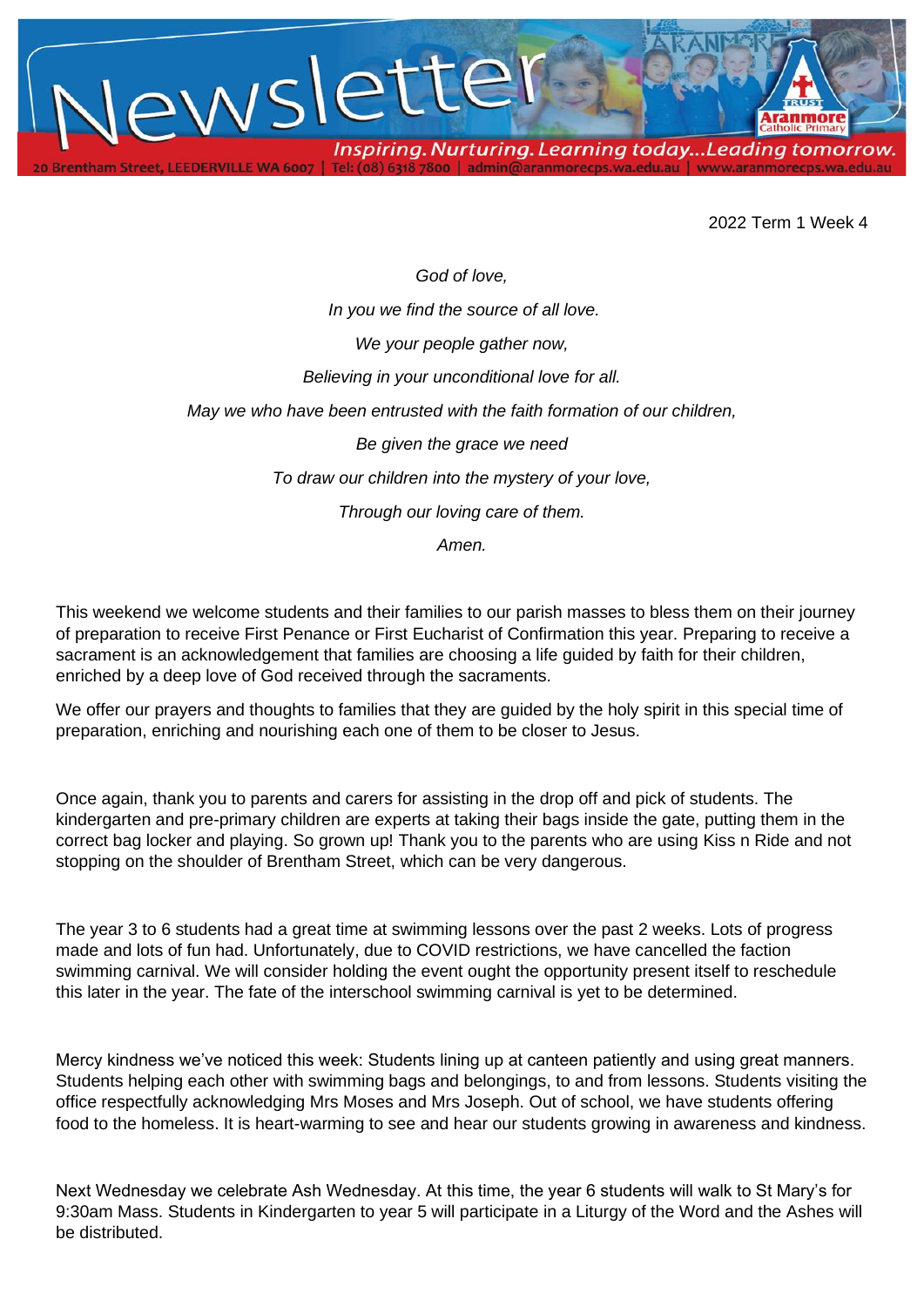We remember Lent as a 40-day period for Christians as a time to reflect, fast, and give penance in preparation for the resurrection of Christ Easter Sunday. The theme for our Project Compassion fundraising is **'***For All Future Generations'*. Our support can help to change the lives of some of the world's most vulnerable people. We hope to contribute to the cause of raiding much-needed funds for people living in poverty. Together we can make a difference for now and All Future Generations!

School Photos are scheduled for next week, Thursday 3 & Friday 4 March. COVID protocols will be in place for the photographers, and we will manage the shoots with the guidelines that are already in place for social distancing and for grouping children. Fun fact: did you know that the whole class photo is shot in small groups and then photoshopped to make the whole group?

The 2022 School Advisory Council welcomed each other last week and elected an Executive. The 2022 Council is:

| Chair       | Jayne Taylor                |
|-------------|-----------------------------|
| V Chair     | <b>Tennille Mitsopoulos</b> |
| Treasurer   | Tim Jeffery                 |
| Secretary   | Daniel Holbrook             |
| Councillors | Martin Boylen               |
|             | Elle Gonzalez-Skuja         |
|             | Julian Smith                |
| Ex-officio  | Fr Joseph Angelo            |
|             | Jonnine Lamborne            |
| Invited     | Sarah Pracilio              |
|             | Renae King                  |

The role of the Council is to work with the Principal, to enact Quality Catholic Education (accompanies the newsletter) across the Catholic School community, as well as strategically plan for the present and future operation of your school.

The Advisory Council represents our community and plays an active role in nurturing and strengthening the Catholic culture of our school.

The 2022 Parents' Association also caught up last week to welcome each other and elect an Executive. The 2022 Executive is:

| President      | Rebecca Fiorentino (Mule)   |
|----------------|-----------------------------|
| V President    | Paula Clemente & Andrea Tan |
| Treasurer      | Michelle Bowen              |
| Secretary      | Flor Watson (Tassone)       |
| <b>Members</b> | <b>Tennille Mitsopoulos</b> |
|                | Marie Lucano                |
|                | Danielle Hadley             |
|                | Angela Ireland              |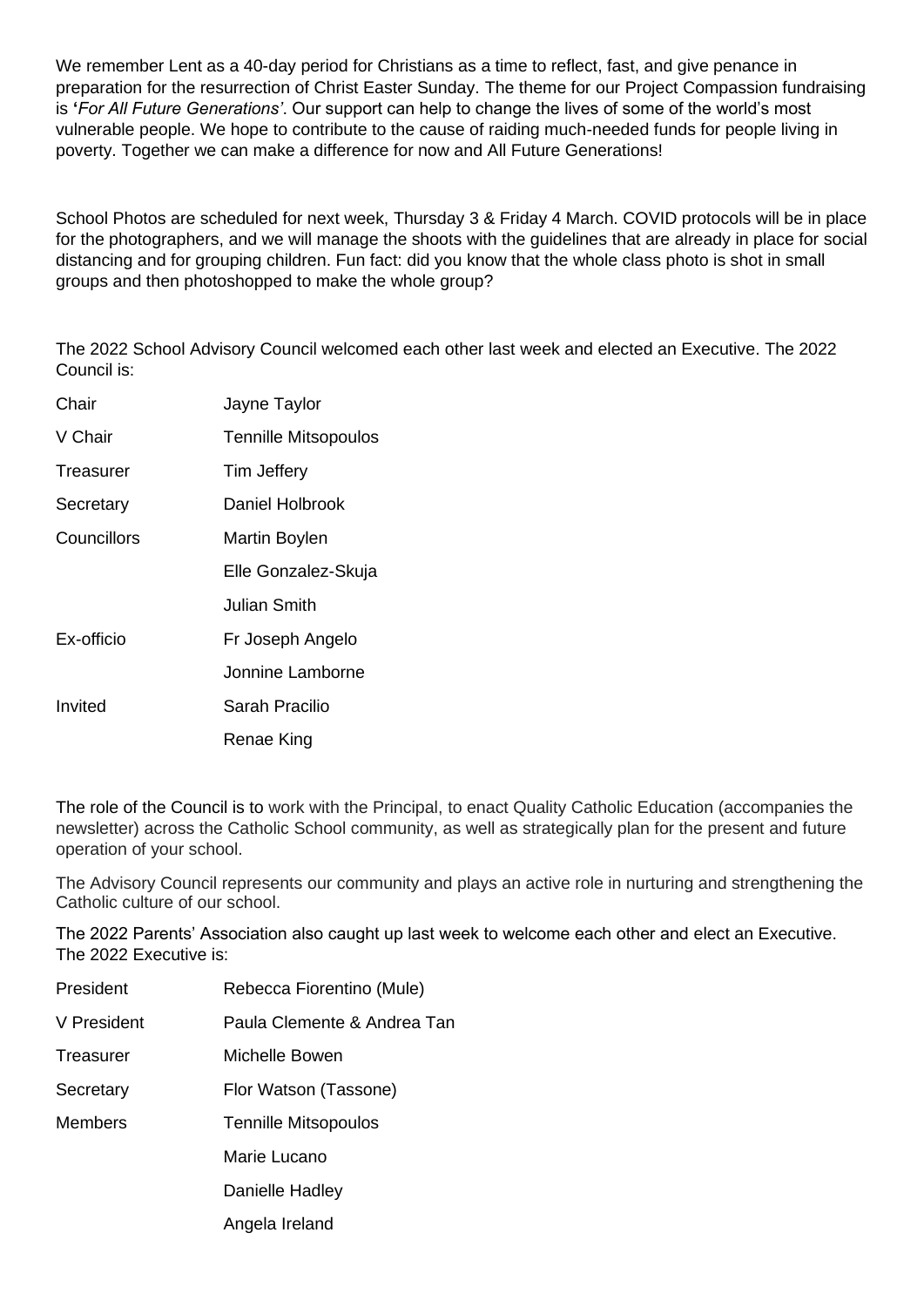The role of the Parents' Association is to contribute in a positive and practical way to the school community. The Parents' Association helps develop trusting and collaborative relationships between all members of the school community, which contribute to the wellbeing of all. This may entail fund-raising and friend-raising activities.

*Congratulations to those representing both groups in our school and we look forward to a very happy and successful partnership this year!*

At Aranmore, **supervision of students** begins at 8:10am and concludes at 3:20pm each day. We ask that parents make use of Gumtrees out of school hours care if you require assistance earlier or later in a day.

The school app is another MUST have. This app is used to quickly inform parents and carers of important information. Don't forget to turn 'notifications' on so that you don't miss a message. Please download from either the App Store or Play Store.

Please refer to the website or the app calendar for the latest term dates. Due to current restrictions, lots of changes have been made.

In the best interests of looking after children safely, the following child protection matter is in place: Bathroom and toilet facilities are available for all visitors to school in the administration area. **All adults, siblings and visitors must use the facilities available in the administration area. Parents are not able to accompany their child to student toilets.**

Jonnine Lamborne Principal

*May love & peace be found here*

#### **RELIGIOUS EDUCATION**

#### **Sacramental Program Commitment Mass**

Families whose child is preparing to receive a Sacrament this year (Years 3, 4 & 6) are invited to attend a Commitment Mass this weekend at St Mary's Parish Church, Franklin St Leederville at either 6:30pm Saturday, 8am or 10:30am Sunday.

#### **Ash Wednesday**

Wednesday, 2 March begins our forty-day season of Lent that leads to Easter! Year 6 students will celebrate the Ash Wednesday mass with St Mary's Parish. Students in Kindergarten – Year 5 will celebrate with individual Ash Wednesday Liturgies in their classrooms where ashes will be distributed.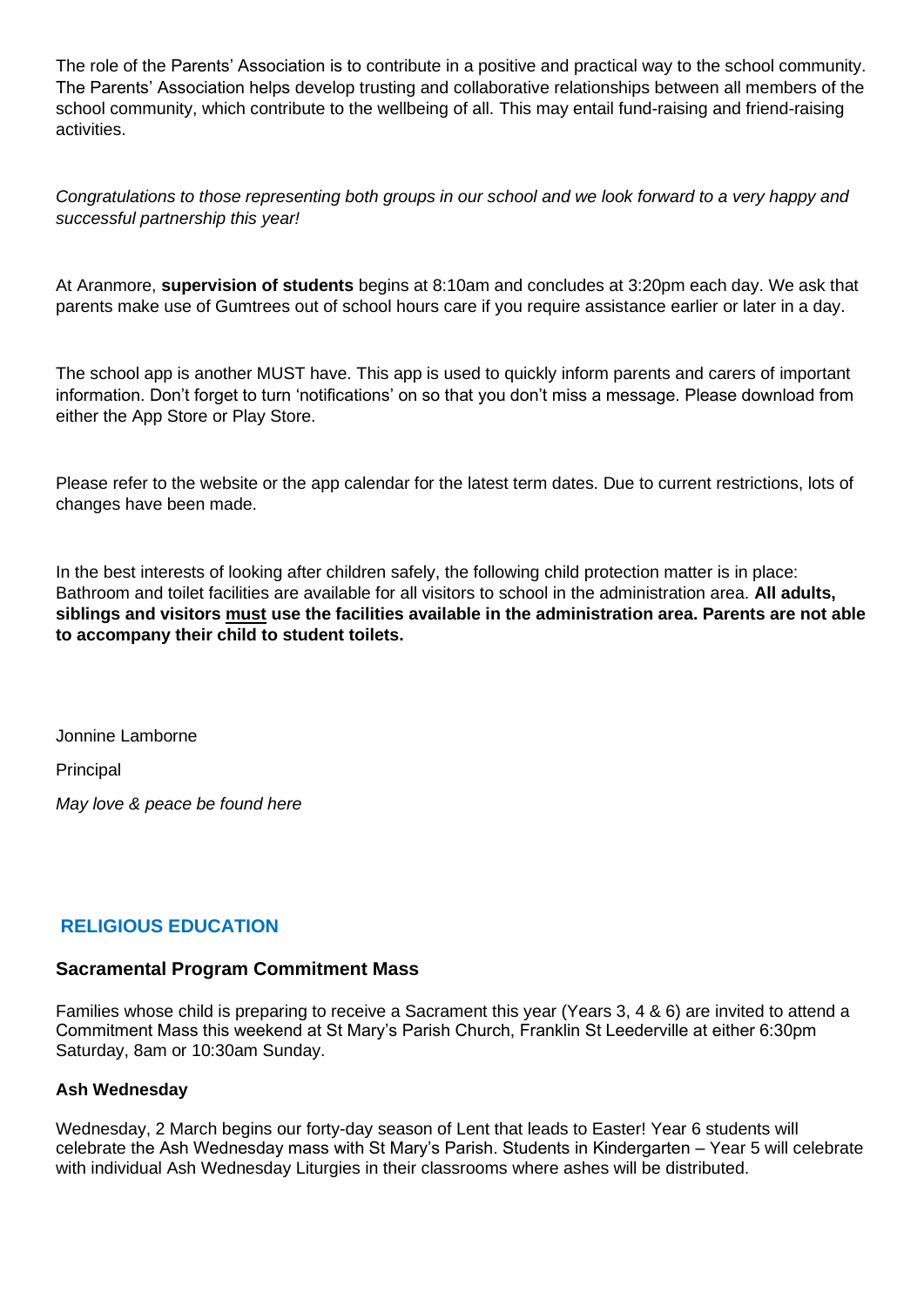#### **SCHOOL PHOTOS**

School photos will take place next week. Thursday 3 March and Friday 4 March! Photos can be ordered online at [www.3p.net.au.](http://www.3p.net.au/) Please ensure students in Years 1 - 6 are in their full summer academic uniform, Pre-Primary students in sport uniform, and Kindergarten students in neat clothes. Families wanting Sibling Photos need to enter the gate marked, 'Early Learning Centre' and wait on the grassed area outside the undercover area (socially distanced). School staff will take students through to the hall for their sibling photo and will bring them back to parents. Please only order sibling photos on your eldest child's form. For additional information, including the timetable please see our school app.

#### **SPORT NEWS**

#### **Year 2 Netball**

Call all Year 2 Netball players! If you are interested in playing Netball in the 2022 Winter Season, please register your interest to [renee.broadway@micasaproperty.com](mailto:renee.broadway@micasaproperty.com)

Sarah Pracilio and Renae King

Assistant Principal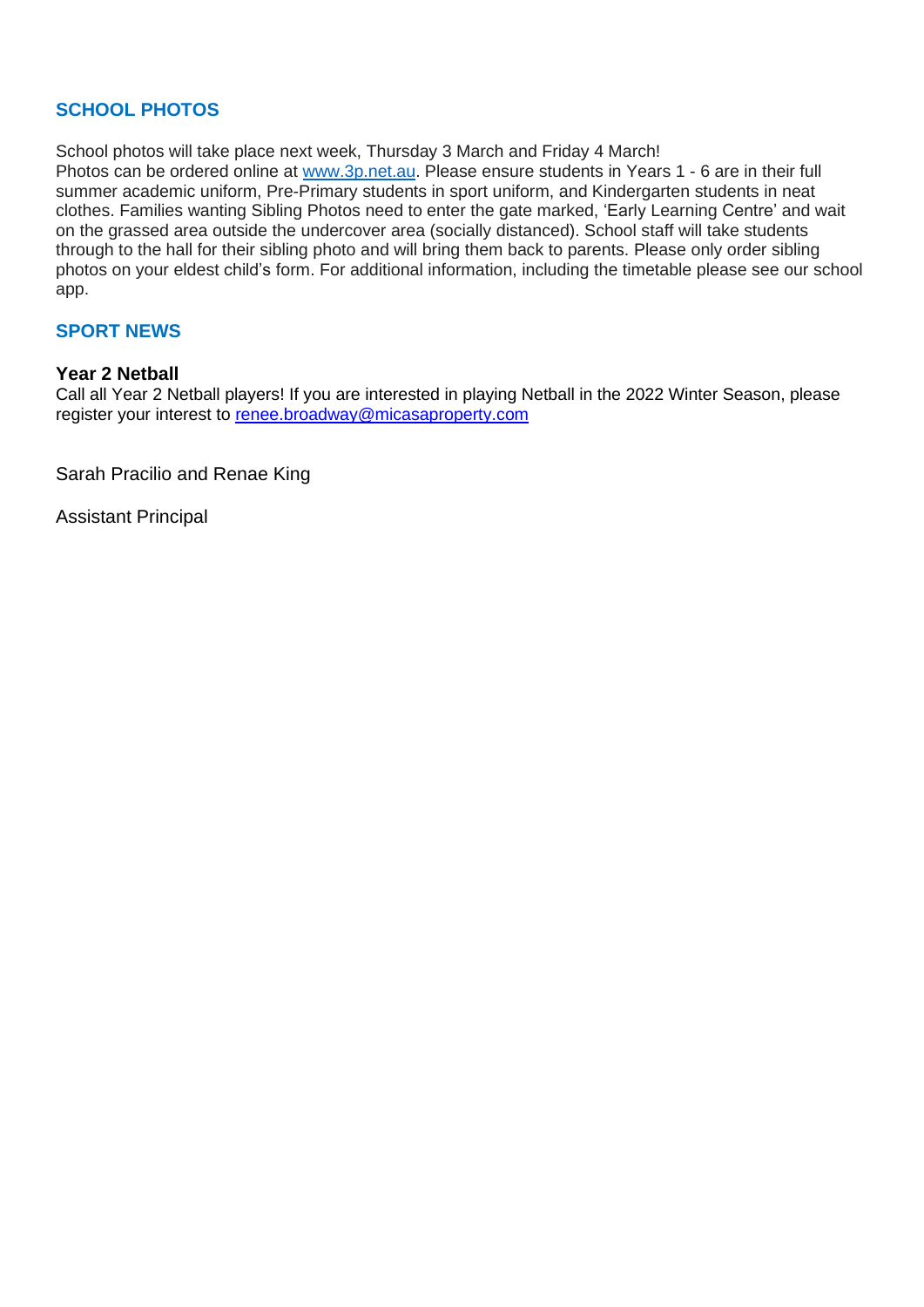# **HOCKEY REGISTRATION** 2022

**NEWMAN KNIGHTS HOCKEY CLUB** 

**Now open** for junior registration



**The Best Place For Your Kids** 

**Contact Us To Find Out More** juniors@newmanknights.com.au

**Play for Us Register online** www.newmanknights.com.au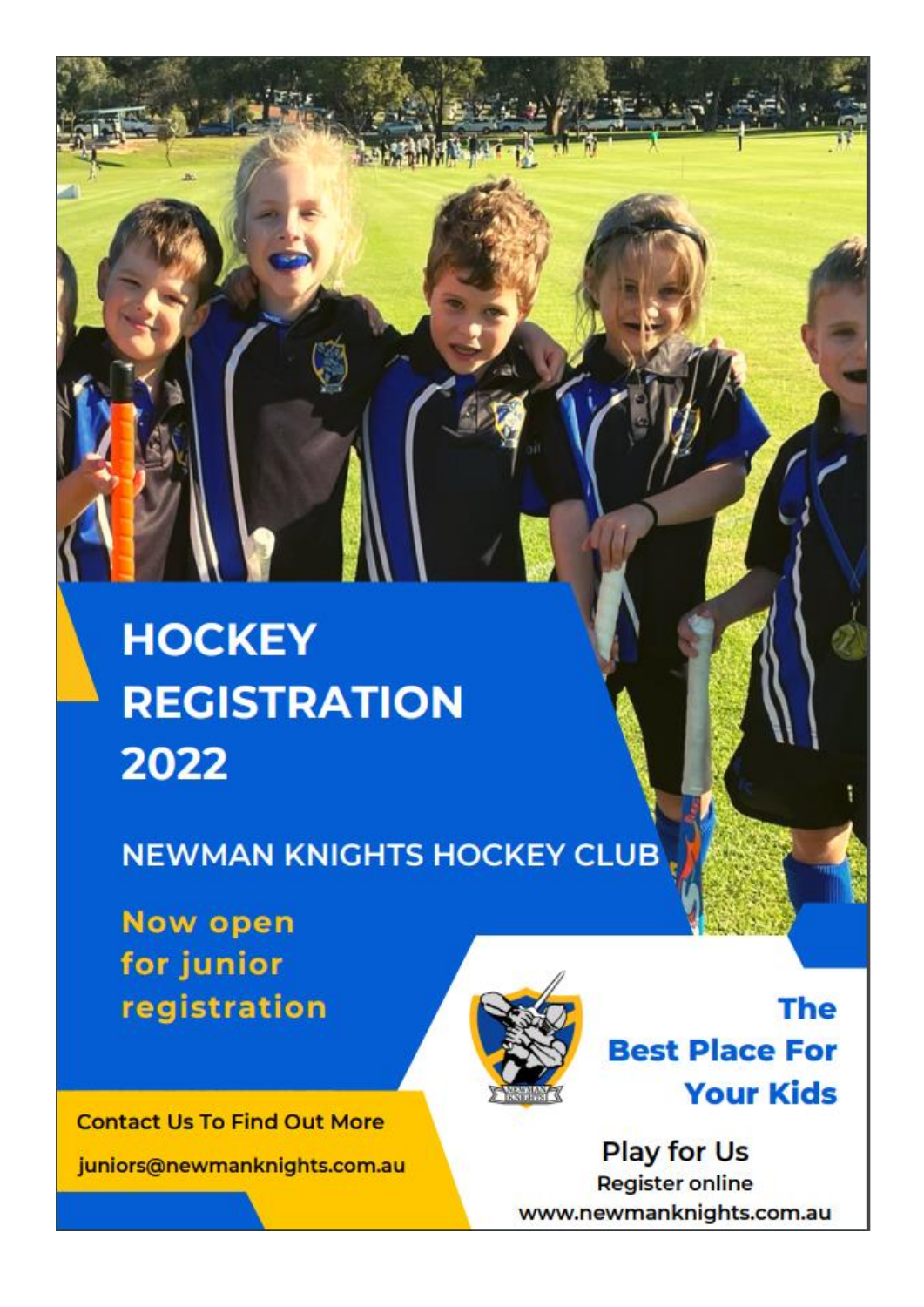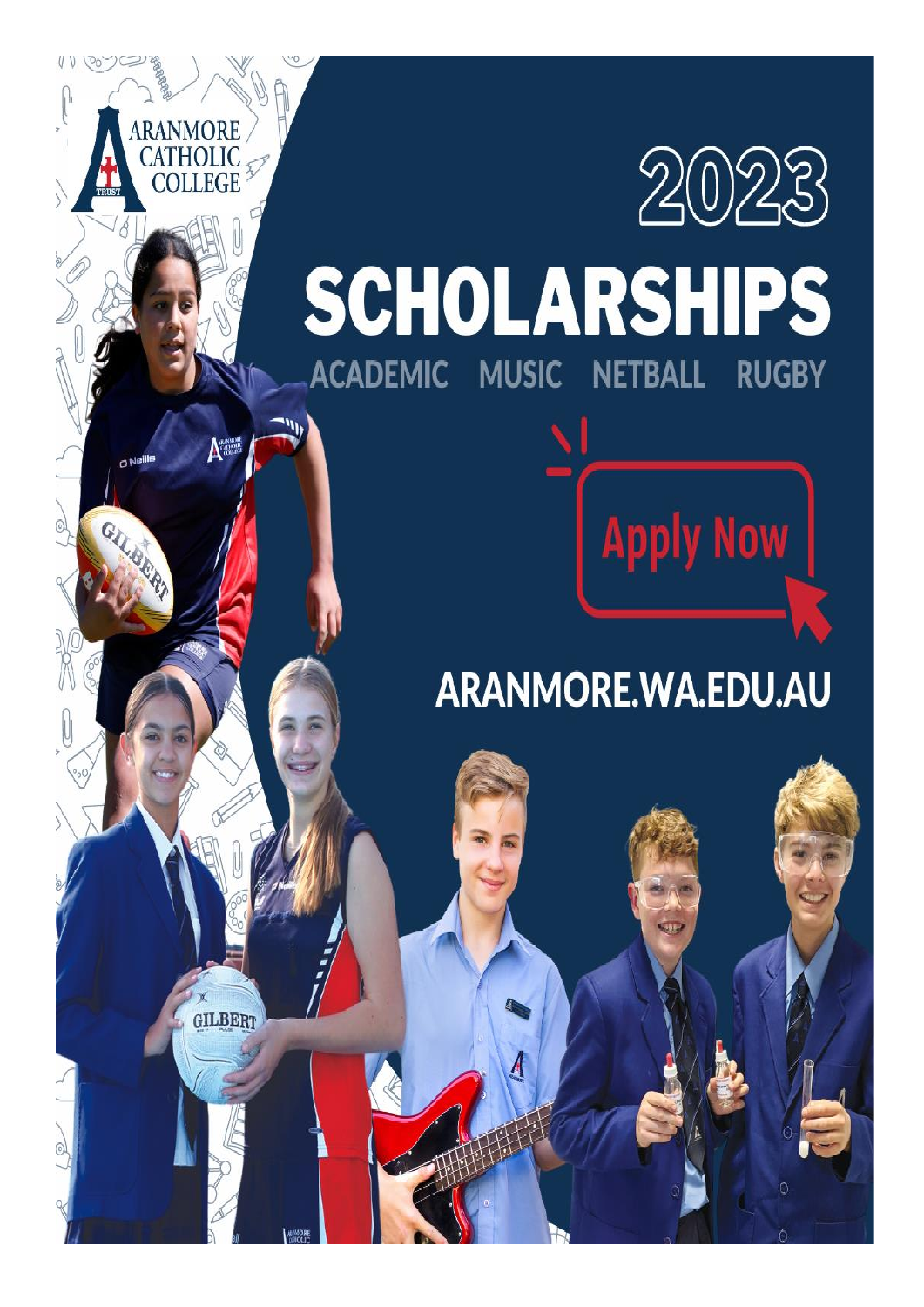

# **PARENTING COURSES ONLINE**



#### KIDZ EMOTIONAL WELLBEING

A 6 week course for children 5-9 yrs to attend with a parent / caregiver. A licensed program supporting children's understanding & regulation of emotions. Supporting the parent<br>child connection, attachment, resilience<br>building and learning the essential skills for mindfulness in a fun and interactive way.

arch 3r<br>1-5pm)<br>-

¢

day cours<br>11 - 16th<br>10-11am)

### CO-PARENTING WITHOUT CONFLICT

Term 2 26th April 10am  $\overline{a}$ 28th June 1pm or Term 3 23rd Aug 10am ne. Term 4 11th Oct 10am

**Tuesdavs** 

A once off 2hr psychoeducational course<br>for co-parents raising children after<br>separation. Certificate upon completion. This is a course that explores the impact<br>of conflict on children, strategies and<br>understand of power struggles with your<br>ex and how to look after yourself and the children whilst managing stress.





## **PARENTING FROM THE 'SAME PAGE'**

A transformational 3 hour course for parenting couples. This is a course where the essentials of couples work and evidence based parenting methods. Suitable for parents who are feeling challenged by differing or conflicting parenting styles and experiencing real stress in their relationship. For those wanting to work better together to raise happy family and secure children.

**Mon** 28th Feb 11.30am

Friday 18th March  $10<sub>am</sub>$ 

Sunday 3rd April 9.30am

Thursdays 10am Term 2 28th April  $\alpha$ r 30th June 25th Aug or Term 4 27th Octobe

### **TALKING TEENZ (2HR W/SHOP)**

For parents of tweens or teens seeking to understand adolescent development, behaviour, communication and parenting styles. An interactive workshop suitable for parents of children above 8years of age.





For fees please check our website www.growinguswell.com.au.

#### **CIRCLE OF SECURITY** For parents of children with special needs

A reflective evidence based parenting program for parents of 0-5yr olds but themes are transferrable to older children. This workshop specifically invites parents / caregivers together in a safe way with their shared experiences of parenting and understanding of the extra needs of their children.

9 Wks Term 2 Group 1: May 3rd Term 4 Group 2 (nights): October 11 \* week 1 is a crucial introductory group session - COSP sessions start week 2.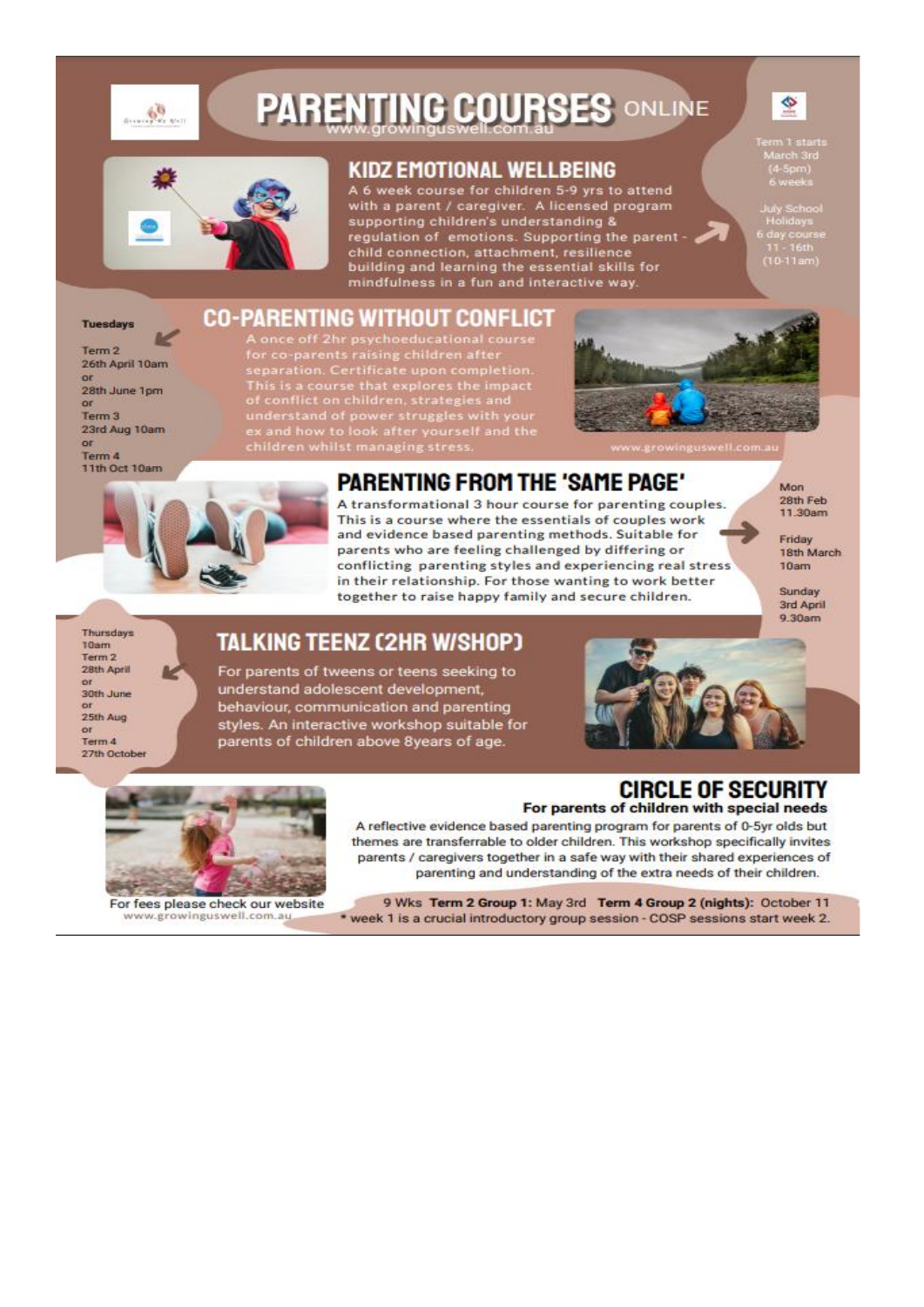

Do you feel...

- \* Overwhelmed?
- \* Exhausted?
- \* Unheard?
- \* Home chaos?
- \* Sensory overload?
- \* Post natal depression
- \* Anxiety?
- \* Disconnected?
- \* Hopeless?
- \* On auto pilot or
- \*Lost?



#### There can be balance!

Every family is different with unique values and goals. That is why we have a Parent Support expert on our team to help create an individualised plan (guided by you) to meet the needs of your family. Our Parent Support service is a unique service that any family could benefit<br>from, whether as a once off, or on an ongoing basis.

Life can become stress-free and fun. This service is suited to parents of children 0-18years. Forget the need for finding babysitters, you can make significant change from the comfort of your home.

Our Parent Support Service is tailored to you & your family as there is no one size fits all when it comes to raising children.

#### Chat with us today

0478 088 750 growinguswell@outlook.com

www.growinguswell.com.au

 $Well$ 

## Parent Support





## **Book in Today!**

 $\mathcal{A}^0$  .

Customise your goals

Whether it's a one off session or you are looking for long term support, book in with our Parent Support Specialist Kristi.

Proven success with achievable strategies and changes within your family can help to lighten the load.

Affordable quality service. Check out our website for fees

Let us take this journey with you.

You don't have to continue to brave the parenting journey alone.

We provide a person & family centred service designed just for you.

Some of what we explore includes:

- \* Confidence/Self Esteem
- \* Post Natal Support
- \* FIFO Family Support
- 
- 
- \* Planning Family goals<br>\* Planning Family goals<br>\* Household Management
- \* Gaming / Screentime
- \* Distress reduction<br>\* Distress reduction<br>\* Mental Health/Self Care
- \* Special Needs
- \* Specialist Coordination<br>\* School Advocacy
- 
- \* Mentoring